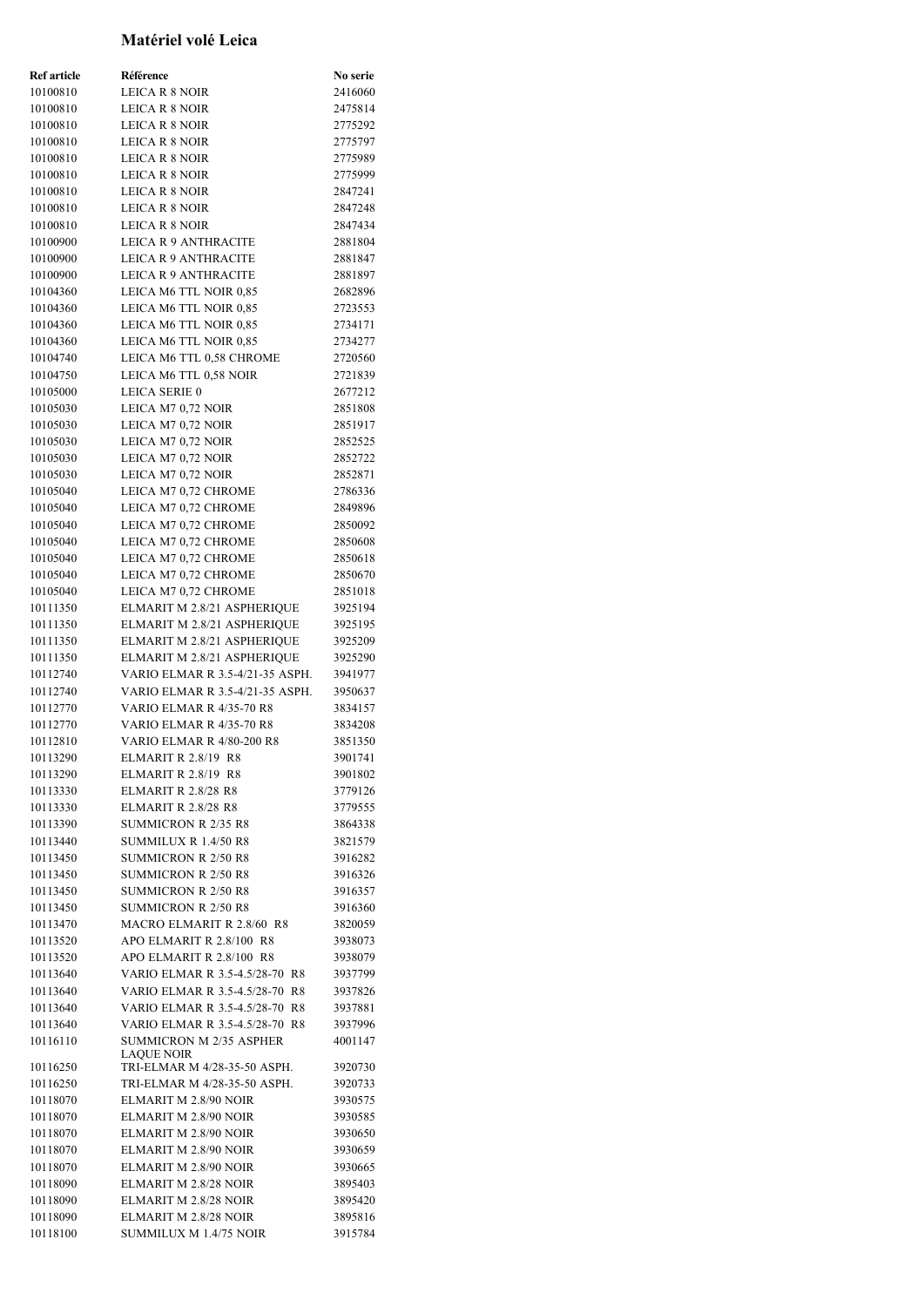| 10118230<br>10118230 |                                     |         |
|----------------------|-------------------------------------|---------|
|                      | ELMAR M 2.8/50 CHROME               | 3917482 |
|                      | ELMAR M 2.8/50 CHROME               | 3917484 |
|                      |                                     |         |
| 10118260             | <b>SUMMICRON M 2/50 NOIR</b>        | 3926181 |
| 10118260             | <b>SUMMICRON M 2/50 NOIR</b>        | 3940890 |
|                      |                                     |         |
| 10118260             | <b>SUMMICRON M 2/50 NOIR</b>        | 3940908 |
| 10118260             | <b>SUMMICRON M 2/50 NOIR</b>        | 3940963 |
| 10118260             | <b>SUMMICRON M 2/50 NOIR</b>        | 3940977 |
|                      |                                     |         |
| 10118310             | ELMAR M 2.8/50 NOIR                 | 3917475 |
| 10118310             | ELMAR M 2.8/50 NOIR                 | 3918202 |
|                      |                                     |         |
| 10118310             | ELMAR M 2.8/50 NOIR                 | 3935805 |
| 10118680             | SUMMILUX M 1.4/50 NOIR              | 3929828 |
|                      |                                     |         |
| 10118680             | SUMMILUX M 1.4/50 NOIR              | 3929845 |
| 10118740             | SUMMILUX M 1.4/35 ASPHER NOIR       | 3921710 |
|                      |                                     |         |
| 10118740             | SUMMILUX M 1.4/35 ASPHER NOIR       | 3936875 |
| 10118780             | ELMARIT M 2.8/24 ASPHER NOIR        | 3872224 |
| 10118790             | <b>SUMMICRON M 2/35 ASPHER NOIR</b> | 3879811 |
|                      |                                     |         |
| 10118790             | <b>SUMMICRON M 2/35 ASPHER NOIR</b> | 3880165 |
| 10118790             | SUMMICRON M 2/35 ASPHER NOIR        | 3880208 |
|                      |                                     |         |
| 10118790             | <b>SUMMICRON M 2/35 ASPHER NOIR</b> | 3919159 |
| 10118790             | <b>SUMMICRON M 2/35 ASPHER NOIR</b> | 3919245 |
|                      |                                     |         |
| 10118790             | SUMMICRON M 2/35 ASPHER NOIR        | 3927751 |
| 10118790             | SUMMICRON M 2/35 ASPHER NOIR        | 3934026 |
| 10118790             | <b>SUMMICRON M 2/35 ASPHER NOIR</b> | 3934047 |
|                      |                                     |         |
| 10118790             | <b>SUMMICRON M 2/35 ASPHER NOIR</b> | 3934064 |
| 10118790             | <b>SUMMICRON M 2/35 ASPHER NOIR</b> | 3934084 |
|                      |                                     |         |
| 10118790             | <b>SUMMICRON M 2/35 ASPHER NOIR</b> | 3934089 |
| 10118790             | <b>SUMMICRON M 2/35 ASPHER NOIR</b> | 3934094 |
|                      |                                     |         |
| 10118790             | <b>SUMMICRON M 2/35 ASPHER NOIR</b> | 3934098 |
| 10118790             | <b>SUMMICRON M 2/35 ASPHER NOIR</b> | 3934100 |
|                      |                                     |         |
| 10118790             | <b>SUMMICRON M 2/35 ASPHER NOIR</b> | 3934104 |
| 10118790             | <b>SUMMICRON M 2/35 ASPHER NOIR</b> | 3934165 |
| 10118790             | <b>SUMMICRON M 2/35 ASPHER NOIR</b> | 3934169 |
|                      |                                     |         |
| 10118790             | <b>SUMMICRON M 2/35 ASPHER NOIR</b> | 3934172 |
| 10118790             | <b>SUMMICRON M 2/35 ASPHER NOIR</b> | 3934183 |
|                      |                                     |         |
| 10118790             | <b>SUMMICRON M 2/35 ASPHER NOIR</b> | 3934766 |
| 10118790             | SUMMICRON M 2/35 ASPHER NOIR        | 3934820 |
|                      |                                     |         |
| 10118790             | <b>SUMMICRON M 2/35 ASPHER NOIR</b> | 3934821 |
| 10118790             | <b>SUMMICRON M 2/35 ASPHER NOIR</b> | 3934955 |
| 10118790             | <b>SUMMICRON M 2/35 ASPHER NOIR</b> | 3938983 |
|                      |                                     |         |
| 10118790             | SUMMICRON M 2/35 ASPHER NOIR        | 3944652 |
| 10118790             | SUMMICRON M 2/35 ASPHER NOIR        |         |
|                      |                                     |         |
|                      |                                     | 3944654 |
| 10118840             |                                     | 3923749 |
|                      | APO SUMMICRON M 2/90 ASPH.          |         |
|                      | NOIR                                |         |
|                      |                                     |         |
| 10118840             | APO SUMMICRON M 2/90 ASPH.          | 3924479 |
|                      | NOIR                                |         |
| 10118840             | APO SUMMICRON M 2/90 ASPH.          | 3924518 |
|                      | NOIR                                |         |
| 10118840             | APO SUMMICRON M 2/90 ASPH.          | 3932211 |
|                      | <b>NOIR</b>                         |         |
| 10118850             | APO SUMMICRON M                     | 3950051 |
|                      | 2/90 ASPH. SILVER                   |         |
| 10118850             | APO SUMMICRON M 2/90 ASPH.          | 3950182 |
|                      |                                     |         |
|                      | <b>SILVER</b>                       |         |
| 10118850             | APO SUMMICRON M 2/90 ASPH.          | 3950192 |
|                      | <b>SILVER</b>                       |         |
| 10118850             | APO SUMMICRON M 2/90 ASPH.          | 3950206 |
|                      | <b>SILVER</b>                       |         |
| 10118850             | APO SUMMICRON M 2/90 ASPH.          | 3950279 |
|                      | <b>SILVER</b>                       |         |
| 10118850             | APO SUMMICRON M 2/90 ASPH.          | 3950556 |
|                      |                                     |         |
|                      | <b>SILVER</b>                       |         |
| 10118850             |                                     | 3950249 |
|                      | APO SUMMICRON M 2/90 ASPH.          |         |
|                      | <b>SILVER</b>                       |         |
| 10118890             | APO TELYT M 3.4/135 Noir            | 3910785 |
| 10118970             | ELMARIT M 2.8/21 ASPH. CHROME       | 3925170 |
|                      |                                     |         |
| 10118970             | ELMARIT M 2.8/21 ASPH. CHROME       | 3925272 |
| 10142080             | <b>MOTEUR WINDER R</b>              | 70066   |
|                      |                                     |         |
| 10142080             | <b>MOTEUR WINDER R</b>              | 70152   |
| 10142090             | <b>MOTEUR WINDER R8</b>             | 9145    |
| 10142090             | <b>MOTEUR WINDER R8</b>             | 9198    |
|                      |                                     |         |
| 10142090             | <b>MOTEUR WINDER R8</b>             | 9322    |
| 10142090             | <b>MOTEUR WINDER R8</b>             | 9332    |
|                      |                                     |         |
| 10144080             | LEICA MOTOR M                       | 5007    |
| 10144080             | LEICA MOTOR M                       | 5681    |
|                      |                                     |         |
| 10144080             | LEICA MOTOR M                       | 5695    |
| 10144080             | LEICA MOTOR M                       | 5825    |
| 10144300             | <b>LEICA KIT DRIVE</b>              | 2052    |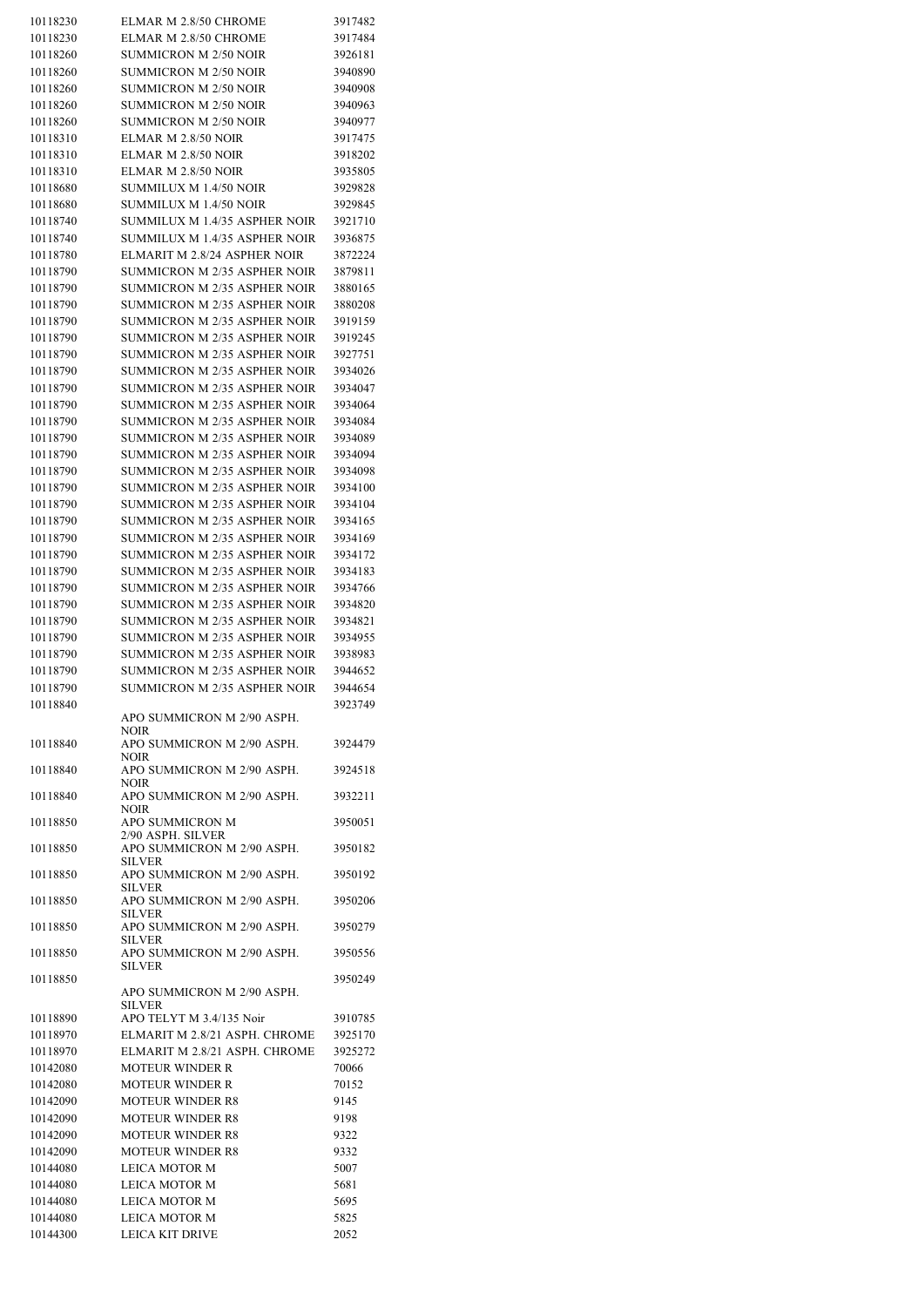|                      | R8/CHARGEUR/CORDON                        |                    |
|----------------------|-------------------------------------------|--------------------|
| 10180060             | LEICA MINILUX TITANE                      | 2157220            |
| 10180060             | LEICA MINILUX TITANE                      | 2157983            |
| 10180060             | LEICA MINILUX TITANE                      | 2159282            |
| 10180630             | LEICA C-1 NOIR GIFT SET                   | 2762141            |
| 10180630             | LEICA C-1 NOIR GIFT SET                   | 2762245            |
| 10180630             | LEICA C-1 NOIR GIFT SET                   | 2762249            |
| 10180630             | LEICA C-1 NOIR GIFT SET                   | 2762930            |
| 10180630             | LEICA C-1 NOIR GIFT SET                   | 2762950            |
| 10180650             | LEICA MINILUX ZOOM HIGHLIGHT<br>SET       | 2479169            |
| 10180650             | LEICA MINILUX ZOOM HIGHLIGHT<br>SET       | 2479829            |
| 10180650             | LEICA MINILUX ZOOM HIGHLIGHT<br>SET       | 2480035            |
| 10180650             | LEICA MINILUX ZOOM HIGHLIGHT<br>SET       | 2480051            |
| 10180650             | LEICA MINILUX ZOOM HIGHLIGHT<br>SET       | 2480251            |
| 10180650             | LEICA MINILUX ZOOM HIGHLIGHT<br>SET       | 2480511            |
| 10180650             | LEICA MINILUX ZOOM HIGHLIGHT<br>SET       | 2480527            |
| 10180650             | LEICA MINILUX ZOOM HIGHLIGHT<br>SET       | 2480560            |
| 10180690             | LEICA MINILUX DB exclusive                | 2158332            |
| 10180690             | LEICA MINILUX DB exclusive                | 2159351            |
| 10180690             | LEICA MINILUX DB exclusive                | 2159472            |
| 10180690             | LEICA MINILUX DB exclusive                | 2159730            |
| 10180690             | LEICA MINILUX DB exclusive                | 2159889            |
| 10180690             | LEICA MINILUX DB exclusive                | 2159969            |
| 10180690             | LEICA MINILUX DB exclusive                | 2160113            |
| 10180690             | LEICA MINILUX DB exclusive                | 2160169            |
| 10180690             | LEICA MINILUX DB exclusive                | 2160170            |
| 10180690             | LEICA MINILUX DB exclusive                | 2160254            |
| 10180690             | LEICA MINILUX DB exclusive                | 2160260            |
| 10180690             | LEICA MINILUX DB exclusive                | 2160323            |
| 10180690             | LEICA MINILUX DB exclusive                | 2160406            |
| 10180690             | LEICA MINILUX DB exclusive                | 2160436            |
| 10180690             | LEICA MINILUX DB exclusive                | 2160967            |
| 10180690             | LEICA MINILUX DB exclusive                | 2161350            |
| 10180690             | LEICA MINILUX DB exclusive                | 2161425            |
| 10180690             | LEICA MINILUX DB exclusive                | 2161443            |
| 10180690             | LEICA MINILUX DB exclusive                | 2212               |
| 10180800             | *LEICA C-1 CHROME                         | 2746813            |
| 10180810             | LEICA C-1 NOIR                            | 2563400            |
| 10180810             | <b>LEICA C-1 NOIR</b>                     | 2762332            |
| 10180850             | LEICA C-1 SILVER SET AVEC ETUI            | 2710137            |
| 10181100             | LEICA C <sub>2</sub>                      | 2817302            |
| 10181100             | LEICA C <sub>2</sub>                      | 2817343            |
| 10181100             | LEICA C <sub>2</sub>                      | 2817385            |
| 10181100             | LEICA C <sub>2</sub>                      | 2817952            |
| 10181110             | LEICA C2 GIFT SET                         | 2817522            |
| 10181200             | LEICA C3                                  | 2855107            |
| 10181210             | LEICA C3 GIFT SET                         | 2858278            |
| 10182100             | LEICA DIGILUX 1 (MODELE EUROPE)           | 209                |
| 10182170             | LEICA DIGILUX 1                           | 2802972            |
| 10182170             | LEICA DIGILUX 1                           | 2807569            |
| 10182170             | LEICA DIGILUX 1                           | 2809245            |
| 10182170             | LEICA DIGILUX 1                           | 2809252            |
| 10182170             | <b>LEICA DIGILUX 1</b>                    | 2809343            |
| 10182170             | <b>LEICA DIGILUX 1</b>                    | 2809346            |
| 10182170             | <b>LEICA DIGILUX 1</b>                    | 2809347            |
| 10182170             | <b>LEICA DIGILUX 1</b>                    | 2809616            |
| 10182170             | LEICA DIGILUX 1                           | 2809617            |
| 10182170             | LEICA DIGILUX 1                           | 2809702            |
| 10182170             | <b>LEICA DIGILUX 1</b>                    | 2809707            |
| 10182170             | <b>LEICA DIGILUX 1</b>                    | 2809742            |
| 10182170<br>10182170 | LEICA DIGILUX 1<br><b>LEICA DIGILUX 1</b> | 2809745<br>2810153 |
| 10182170             | LEICA DIGILUX 1                           | 2810203            |
| 10182170             | LEICA DIGILUX 1                           | 2810207            |
| 10182170             | LEICA DIGILUX 1                           | 2810317            |
| 10182170             | <b>LEICA DIGILUX 1</b>                    | 2810318            |
| 10182172             | LEICA DIGILUX 1+ETUI                      | 2807626            |
|                      | LOWEPRO+CARTE                             |                    |
| 10182172             | LEICA DIGILUX 1+ETUI<br>LOWEPRO+CARTE     | 2809194            |
|                      |                                           |                    |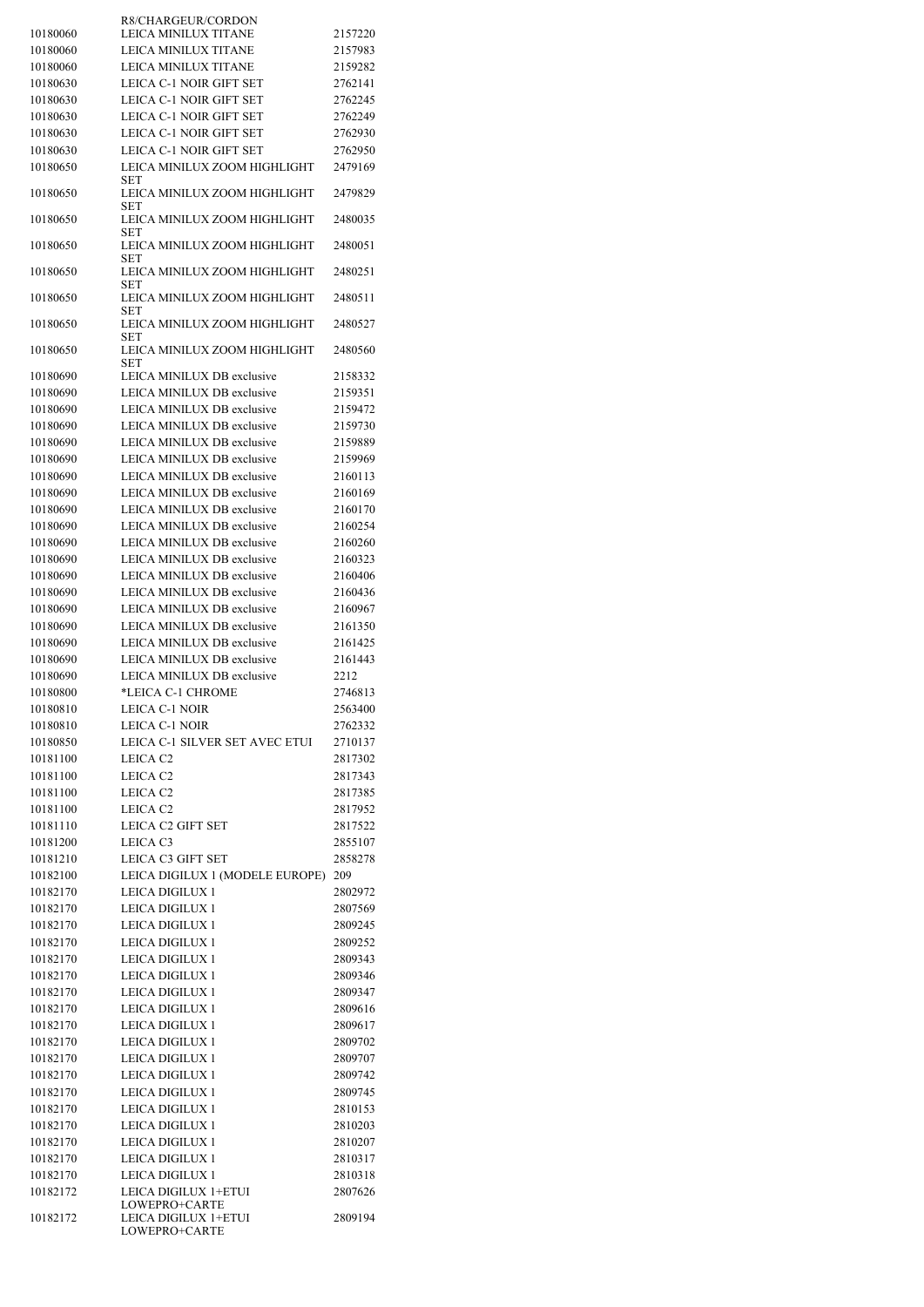| 10182172 | LEICA DIGILUX 1+ETUI<br>LOWEPRO+CARTE | 2809195 |
|----------|---------------------------------------|---------|
| 10182172 | LEICA DIGILUX 1+ETUI                  | 2809196 |
| 10182172 | LOWEPRO+CARTE<br>LEICA DIGILUX 1+ETUI | 2809197 |
| 10182172 | LOWEPRO+CARTE<br>LEICA DIGILUX 1+ETUI | 2809198 |
| 10182172 | LOWEPRO+CARTE<br>LEICA DIGILUX 1+ETUI | 2809199 |
| 10182172 | LOWEPRO+CARTE<br>LEICA DIGILUX 1+ETUI | 2809202 |
| 10182172 | LOWEPRO+CARTE<br>LEICA DIGILUX 1+ETUI | 2809203 |
| 10182172 | LOWEPRO+CARTE<br>LEICA DIGILUX 1+ETUI | 2809206 |
| 10182172 | LOWEPRO+CARTE<br>LEICA DIGILUX 1+ETUI | 2809207 |
| 10182172 | LOWEPRO+CARTE<br>LEICA DIGILUX 1+ETUI | 2809210 |
| 10182172 | LOWEPRO+CARTE<br>LEICA DIGILUX 1+ETUI | 2809233 |
| 10182172 | LOWEPRO+CARTE<br>LEICA DIGILUX 1+ETUI | 2809239 |
| 10182172 | LOWEPRO+CARTE<br>LEICA DIGILUX 1+ETUI | 2809241 |
| 10182172 | LOWEPRO+CARTE<br>LEICA DIGILUX 1+ETUI | 2809243 |
| 10182172 | LOWEPRO+CARTE<br>LEICA DIGILUX 1+ETUI | 2809244 |
| 10182172 | LOWEPRO+CARTE<br>LEICA DIGILUX 1+ETUI | 2809246 |
| 10182172 | LOWEPRO+CARTE<br>LEICA DIGILUX 1+ETUI | 2809248 |
| 10182172 | LOWEPRO+CARTE<br>LEICA DIGILUX 1+ETUI | 2809249 |
| 10182172 | LOWEPRO+CARTE<br>LEICA DIGILUX 1+ETUI | 2809250 |
| 10182172 | LOWEPRO+CARTE<br>LEICA DIGILUX 1+ETUI | 2809344 |
| 10182172 | LOWEPRO+CARTE<br>LEICA DIGILUX 1+ETUI | 2809348 |
| 10182172 | LOWEPRO+CARTE<br>LEICA DIGILUX 1+ETUI | 2809349 |
| 10182172 | LOWEPRO+CARTE<br>LEICA DIGILUX 1+ETUI | 2809351 |
| 10182172 | LOWEPRO+CARTE<br>LEICA DIGILUX 1+ETUI | 2809526 |
| 10182172 | LOWEPRO+CARTE<br>LEICA DIGILUX 1+ETUI | 2809614 |
| 10182172 | LOWEPRO+CARTE<br>LEICA DIGILUX 1+ETUI | 2809620 |
|          | LOWEPRO+CARTE<br>LEICA DIGILUX 1+ETUI | 2809622 |
| 10182172 | LOWEPRO+CARTE<br>LEICA DIGILUX 1+ETUI | 2809703 |
| 10182172 | LOWEPRO+CARTE                         |         |
| 10182172 | LEICA DIGILUX 1+ETUI<br>LOWEPRO+CARTE | 2809705 |
| 10182172 | LEICA DIGILUX 1+ETUI<br>LOWEPRO+CARTE | 2809709 |
| 10182172 | LEICA DIGILUX 1+ETUI<br>LOWEPRO+CARTE | 2809710 |
| 10182172 | LEICA DIGILUX 1+ETUI<br>LOWEPRO+CARTE | 2809711 |
| 10182172 | LEICA DIGILUX 1+ETUI<br>LOWEPRO+CARTE | 2809744 |
| 10182172 | LEICA DIGILUX 1+ETUI<br>LOWEPRO+CARTE | 2809746 |
| 10182172 | LEICA DIGILUX 1+ETUI<br>LOWEPRO+CARTE | 2809747 |
| 10182172 | LEICA DIGILUX 1+ETUI<br>LOWEPRO+CARTE | 2809749 |
| 10182172 | LEICA DIGILUX 1+ETUI<br>LOWEPRO+CARTE | 2809750 |
| 10182172 | LEICA DIGILUX 1+ETUI<br>LOWEPRO+CARTE | 2809751 |
| 10182172 | LEICA DIGILUX 1+ETUI<br>LOWEPRO+CARTE | 2810154 |
| 10182172 | LEICA DIGILUX 1+ETUI<br>LOWEPRO+CARTE | 2810155 |
| 10182172 | LEICA DIGILUX 1+ETUI<br>LOWEPRO+CARTE | 2810157 |
| 10182172 | LEICA DIGILUX 1+ETUI<br>LOWEPRO+CARTE | 2810158 |
| 10182172 | LEICA DIGILUX 1+ETUI<br>LOWEPRO+CARTE | 2810160 |
| 10182172 | LEICA DIGILUX 1+ETUI<br>LOWEPRO+CARTE | 2810162 |
| 10182172 | LEICA DIGILUX 1+ETUI<br>LOWEPRO+CARTE | 2810209 |
| 10182172 | LEICA DIGILUX 1+ETUI<br>LOWEPRO+CARTE | 2810212 |
| 10182172 | LEICA DIGILUX 1+ETUI                  | 2810321 |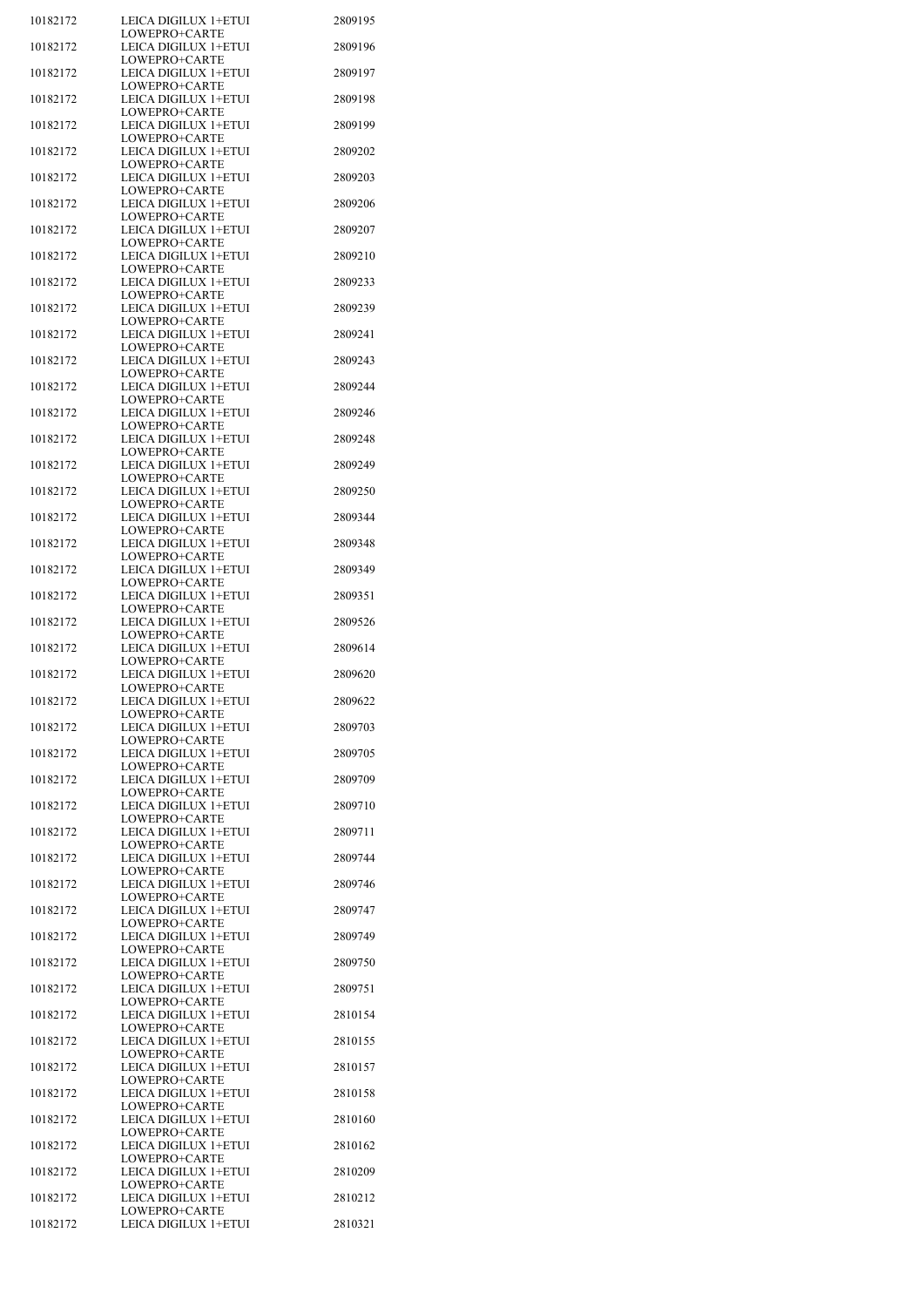|                      | LOWEPRO+CARTE                                                   |                    |
|----------------------|-----------------------------------------------------------------|--------------------|
| 10182172             | LEICA DIGILUX 1+ETUI<br>LOWEPRO+CARTE                           | 2810322            |
| 10185410             | LEICA CF FLASH CHROME TITANE                                    | 30876              |
| 10304210             | PROJ P 150 AV HEKTOR P2 2.8/85                                  | 599351             |
| 10304210             | PROJ P 150 AV HEKTOR P2 2.8/85                                  | 599356             |
| 10304210             | PROJ P 150 AV HEKTOR P2 2.8/85                                  | 599366             |
| 10304210             | PROJ P 150 AV HEKTOR P2 2.8/85                                  | 599380             |
| 10304210             | PROJ P 150 AV HEKTOR P2 2.8/85                                  | 599383             |
| 10304210             | PROJ P 150 AV HEKTOR P2 2.8/85                                  | 599410             |
| 10304210             | PROJ P 150 AV HEKTOR P2 2.8/85                                  | 599411             |
| 10308400             | PROJECTEUR P 150 IR SS OBJECTIF                                 | 594307             |
| 10400150             | LEICA TRINOVID 10X32 BN NOIR                                    | 1143190            |
| 10400150             | LEICA TRINOVID 10X32 BN NOIR                                    | 1144054            |
| 10400150             | LEICA TRINOVID 10X32 BN NOIR                                    | 1471585            |
| 10400150             | LEICA TRINOVID 10X32 BN NOIR                                    | 1472557            |
| 10400160             | LEICA TRINOVID 8X32 BN BLACK                                    | 1498273            |
| 10400160             | LEICA TRINOVID 8X32 BN BLACK                                    | 1498667            |
| 10400160             | LEICA TRINOVID 8X32 BN BLACK                                    | 1499011            |
| 10400160             | LEICA TRINOVID 8X32 BN BLACK                                    | 1528172            |
| 10400160             | LEICA TRINOVID 8X32 BN BLACK                                    | 1528181            |
| 10400160             | LEICA TRINOVID 8X32 BN BLACK                                    | 1528185            |
| 10400160             | LEICA TRINOVID 8X32 BN BLACK                                    | 1528187            |
| 10400170             | LEICA TRINOVID 8X42 BN NOIR                                     | 1503409            |
| 10400170             | LEICA TRINOVID 8X42 BN NOIR                                     | 1503415            |
| 10400170             | LEICA TRINOVID 8X42 BN NOIR                                     | 1503452            |
| 10400190             | LEICA TRINOVID 10X42 BN NOIR                                    | 1499151            |
| 10400190             | LEICA TRINOVID 10X42 BN NOIR                                    | 1501041            |
| 10400190             | LEICA TRINOVID 10X42 BN NOIR                                    | 1501043            |
| 10400190             | LEICA TRINOVID 10X42 BN NOIR                                    | 1501045            |
| 10400190             | LEICA TRINOVID 10X42 BN NOIR                                    | 1501047            |
| 10400190             | LEICA TRINOVID 10X42 BN NOIR                                    | 1501048            |
| 10400190             | LEICA TRINOVID 10X42 BN NOIR                                    | 1501057            |
| 10400190             | LEICA TRINOVID 10X42 BN NOIR                                    | 1501058            |
| 10400190             | LEICA TRINOVID 10X42 BN NOIR                                    | 1501066            |
| 10400190             | LEICA TRINOVID 10X42 BN NOIR                                    | 1501067            |
| 10400190             | LEICA TRINOVID 10X42 BN NOIR                                    | 1501068            |
| 10400190             | LEICA TRINOVID 10X42 BN NOIR                                    | 1501074            |
| 10400190             | LEICA TRINOVID 10X42 BN NOIR                                    | 1501075            |
| 10400190             | LEICA TRINOVID 10X42 BN NOIR                                    | 1501076            |
| 10400190<br>10400190 | LEICA TRINOVID 10X42 BN NOIR<br>LEICA TRINOVID 10X42 BN NOIR    | 1501081<br>1501092 |
|                      |                                                                 |                    |
| 10400190<br>10400190 | LEICA TRINOVID 10X42 BN NOIR<br>LEICA TRINOVID 10X42 BN NOIR    | 1501093<br>1501094 |
| 10400190             | LEICA TRINOVID 10X42 BN NOIR                                    | 1501097            |
| 10400190             | LEICA TRINOVID 10X42 BN NOIR                                    | 1501098            |
| 10400190             | LEICA TRINOVID 10X42 BN NOIR                                    | 1501432            |
| 10400190             | <b>LEICA TRINOVID 10X42 BN NOIR</b>                             | 1501449            |
| 10400190             | LEICA TRINOVID 10X42 BN NOIR                                    | 1501450            |
| 10400190             | LEICA TRINOVID 10X42 BN NOIR                                    | 1501452            |
| 10400190             | LEICA TRINOVID 10X42 BN NOIR                                    | 1501468            |
| 10400190             | LEICA TRINOVID 10X42 BN NOIR                                    | 1501470            |
| 10400190             | LEICA TRINOVID 10X42 BN NOIR                                    | 1501556            |
| 10400690             | LEICA TRINOVID 8X50 BN NOIR                                     | 1496666            |
| 10400700             | LEICA TRINOVID 10X50 BN NOIR                                    | 1445790            |
| 10400700             | LEICA TRINOVID 10X50 BN NOIR                                    | 1499773            |
| 10400700             | LEICA TRINOVID 10X50 BN NOIR                                    | 1500369            |
| 10400700             | LEICA TRINOVID 10X50 BN NOIR                                    | 1500754            |
| 10400700             | LEICA TRINOVID 10X50 BN NOIR                                    | 1500769            |
| 10400700             | LEICA TRINOVID 10X50 BN NOIR                                    | 1500773            |
| 10400700             | LEICA TRINOVID 10X50 BN NOIR                                    | 1500781            |
| 10400710             | LEICA TRINOVID 12X50 BN NOIR                                    | 1468601            |
| 10400710             | LEICA TRINOVID 12X50 BN NOIR                                    | 1468622            |
| 10400710             | LEICA TRINOVID 12X50 BN NOIR                                    | 1468637            |
| 10401010             | LEICA TELEVID 77 VISEE 45 SS                                    | 2049108            |
|                      | OCUL                                                            |                    |
| 10402510             | LEICA TRINOVID 10X42 BN KAKI                                    | 1500877            |
| 10403220<br>10403230 | LEICA TRINOVID 8x50 BN CHASSE<br>LEICA TRINOVID 10x42 BN CHASSE | 1496468<br>1493705 |
| 10403230             | LEICA TRINOVID 10x42 BN CHASSE                                  | 1500892            |
| 10403230             | LEICA TRINOVID 10x42 BN CHASSE                                  | 1500893            |
| 10403230             | LEICA TRINOVID 10x42 BN CHASSE                                  | 1500907            |
| 10403230             | LEICA TRINOVID 10x42 BN CHASSE                                  | 1500914            |
| 10403230             | LEICA TRINOVID 10x42 BN CHASSE                                  | 1500967            |
| 10403380             | LEICA TRINOVID 10X25BCA K+ETUI                                  | 1514551            |
|                      |                                                                 |                    |